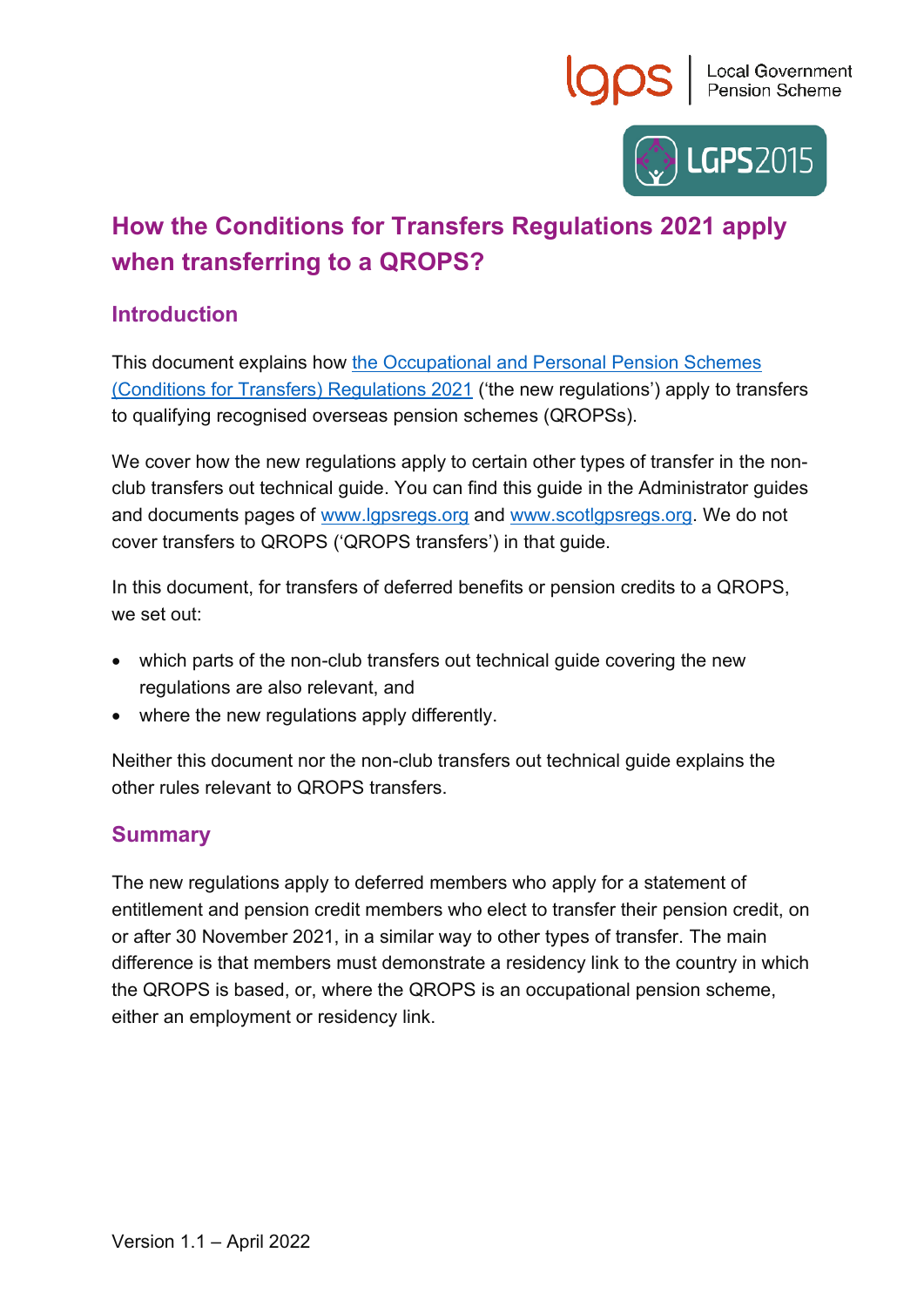## **Which parts of the non-club transfers out technical guide covering the new regulations are also relevant to QROPS transfers?**

#### Table 1

| <b>New regulation requirements</b>               | Relevant sub paragraph in section 4    | How does this apply to QROPS           |
|--------------------------------------------------|----------------------------------------|----------------------------------------|
|                                                  | (CETV questions and answers) of the    | transfers?                             |
|                                                  | non-club transfers out technical guide |                                        |
| You must inform the member that for the          | Information to be provided to member   | This applies to QROPS transfers in the |
| transfer to proceed, you must be satisfied       | upon initial enquiry.                  | same way as it applies to transfers to |
| that either the First or Second condition        |                                        | other UK registered pension schemes.   |
| has been met.                                    |                                        |                                        |
| We have created two template letters for         |                                        |                                        |
|                                                  |                                        |                                        |
| this purpose:                                    |                                        |                                        |
| 'Transfers out initial enquiry' for              |                                        |                                        |
| deferred members                                 |                                        |                                        |
| 'Transfers out initial enquiry AVCs<br>$\bullet$ |                                        |                                        |
| and Pension Credits' for AVC and                 |                                        |                                        |
| pension credit members.                          |                                        |                                        |
|                                                  |                                        |                                        |
| You can find these on the Administrator          |                                        |                                        |
| guides and documents pages of                    |                                        |                                        |
| www.lgpsregs.org and                             |                                        |                                        |
| www.scotlgpsregs.org.                            |                                        |                                        |
|                                                  |                                        |                                        |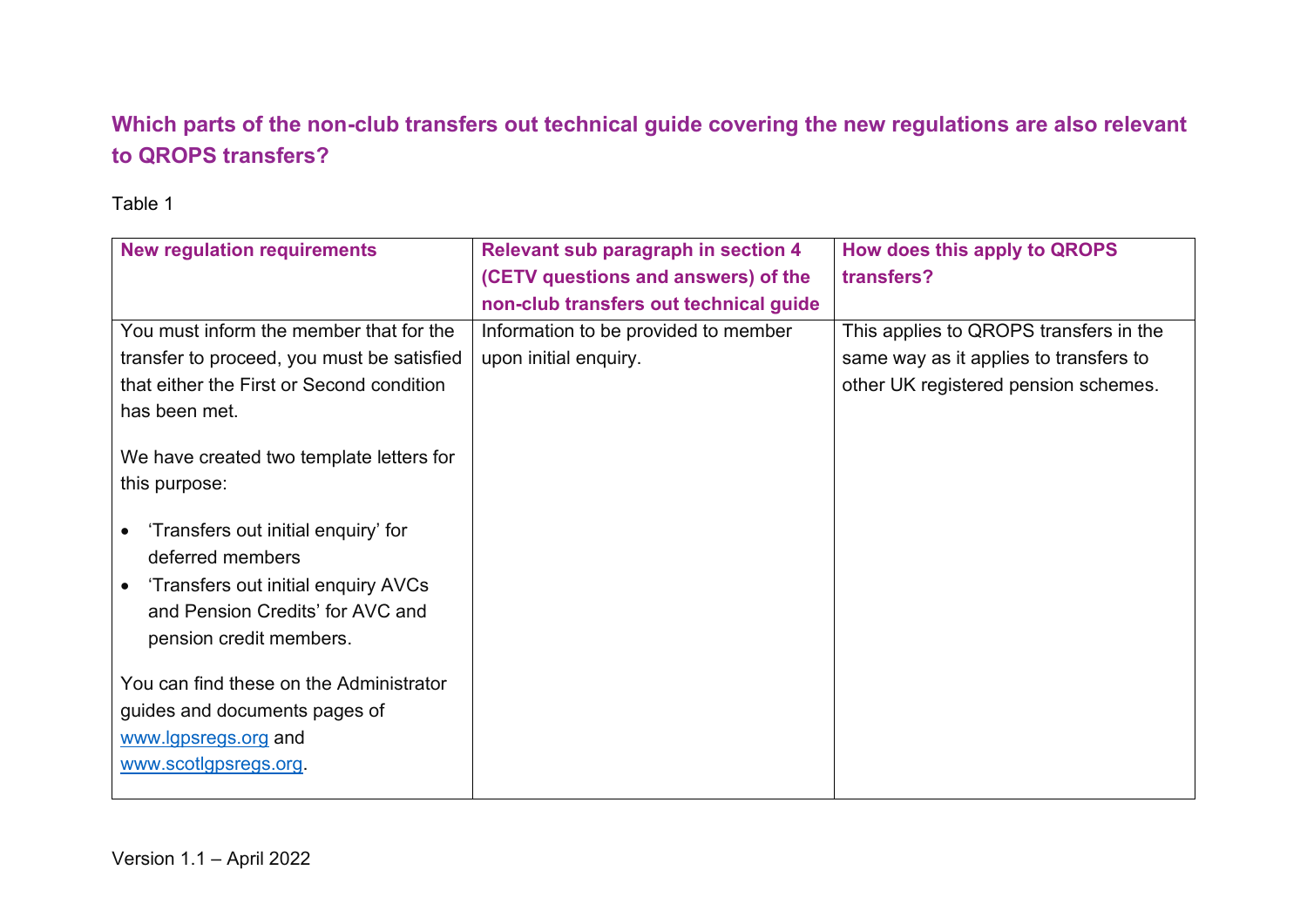| <b>New regulation requirements</b>                                                                                                                                                                                                                                                                                                                                             | <b>Relevant sub paragraph in section 4</b><br>(CETV questions and answers) of the<br>non-club transfers out technical guide | How does this apply to QROPS<br>transfers?                                                                                                                                                                          |
|--------------------------------------------------------------------------------------------------------------------------------------------------------------------------------------------------------------------------------------------------------------------------------------------------------------------------------------------------------------------------------|-----------------------------------------------------------------------------------------------------------------------------|---------------------------------------------------------------------------------------------------------------------------------------------------------------------------------------------------------------------|
| If you are satisfied beyond reasonable<br>doubt that the receiving scheme is a 'safe<br>scheme', the transfer may proceed.                                                                                                                                                                                                                                                     | The Conditions – First condition                                                                                            | This does not apply as QROPS transfers<br>will not satisfy the First condition.                                                                                                                                     |
| You can decide that the Second condition<br>is met without requesting further<br>information. You can do this where the<br>receiving scheme is a personal pension<br>scheme on your 'clean list' and, on the<br>balance of probabilities, based on the<br>information you hold, you decide that<br>none of red flags three to six or amber<br>flags four to eight are present. | The Conditions – Second condition<br>Stage one – the balance of probability<br>test                                         | This does not apply to QROPS transfers.<br>You will always need to request further<br>information, such as residency link<br>information or, for occupational schemes,<br>residency or employment link information. |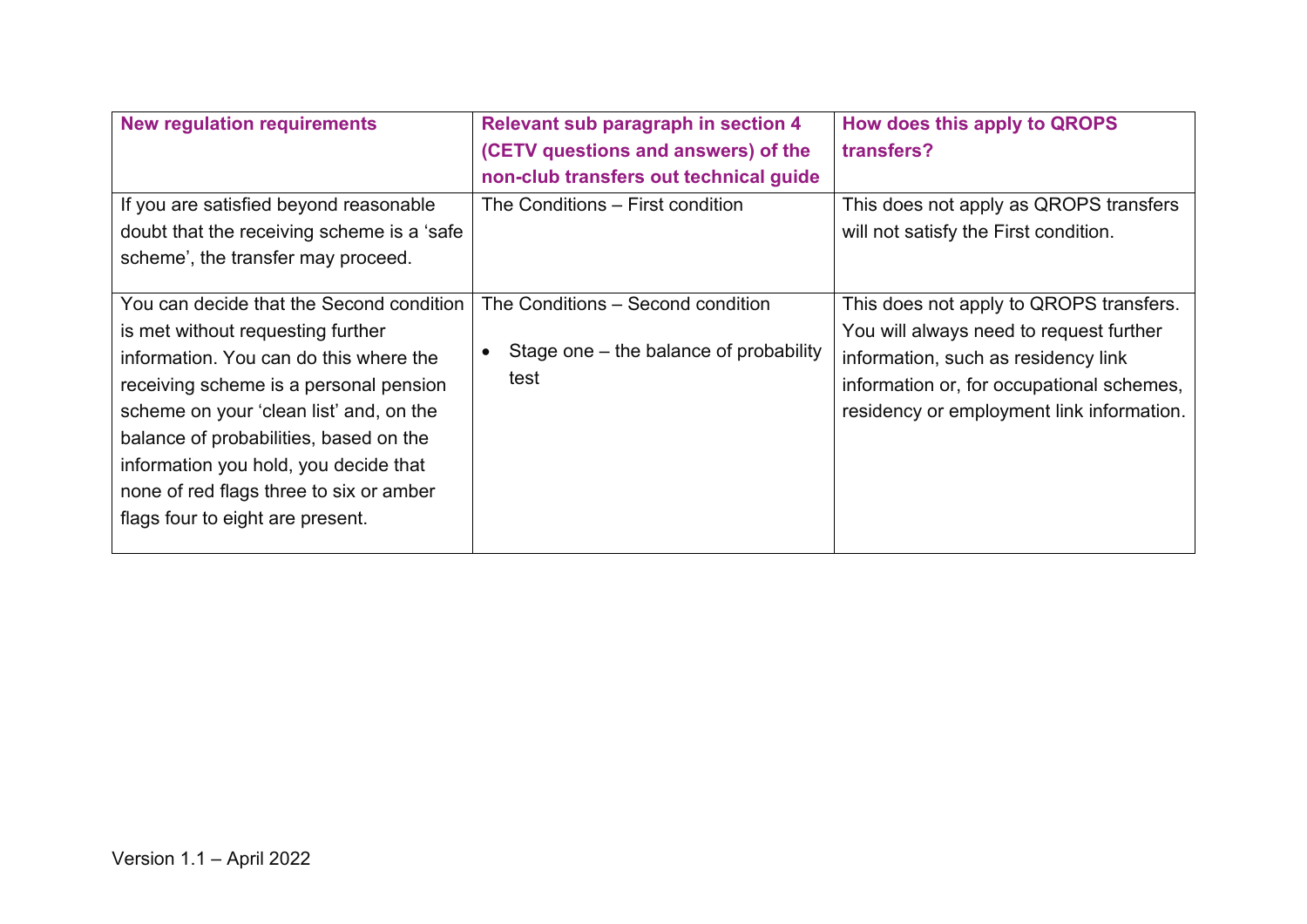| <b>New regulation requirements</b>                                                                                                                                                                                                                                                                                                                                                                                                                                                                                                                                                                        | <b>Relevant sub paragraph in section 4</b>                                                                                                                                            | How does this apply to QROPS                                                                                                                                                                                                                                                                                                                                                                                                                                                                                                                                        |
|-----------------------------------------------------------------------------------------------------------------------------------------------------------------------------------------------------------------------------------------------------------------------------------------------------------------------------------------------------------------------------------------------------------------------------------------------------------------------------------------------------------------------------------------------------------------------------------------------------------|---------------------------------------------------------------------------------------------------------------------------------------------------------------------------------------|---------------------------------------------------------------------------------------------------------------------------------------------------------------------------------------------------------------------------------------------------------------------------------------------------------------------------------------------------------------------------------------------------------------------------------------------------------------------------------------------------------------------------------------------------------------------|
|                                                                                                                                                                                                                                                                                                                                                                                                                                                                                                                                                                                                           | (CETV questions and answers) of the                                                                                                                                                   | transfers?                                                                                                                                                                                                                                                                                                                                                                                                                                                                                                                                                          |
|                                                                                                                                                                                                                                                                                                                                                                                                                                                                                                                                                                                                           | non-club transfers out technical guide                                                                                                                                                |                                                                                                                                                                                                                                                                                                                                                                                                                                                                                                                                                                     |
| Unless the case fell within the First<br>Condition, or Stage one of the Second<br>condition (set out in the previous two<br>rows) you must formally request further<br>information before you can decide<br>whether the member meets the second<br>condition, including sending reminders.<br>Where the receiving scheme is an UK<br>occupational pension scheme, you must<br>request the employment link information<br>and, if necessary, reasonable and<br>proportionate evidence / information. For<br>personal pensions, you must request<br>reasonable and proportionate evidence /<br>information. | The Conditions - Second condition<br>Stage two – formally request<br>information<br>The Conditions – Employment link<br>The Conditions - Residency link (set out<br>in this document) | For QROPS transfers, you must request-<br>where the QROPS is an occupational<br>scheme, the residency link or<br>employment link information, or<br>otherwise, the<br>residency link information.<br>If necessary, you must also request<br>reasonable and proportionate evidence /<br>information.<br>TPR confirmed on 9 March 2022 "I can<br>confirm that when the transfer is to an<br>occupational scheme based overseas,<br>the trustees will look to confirm if there is<br>either a residency link or employment<br>link. They are not required to check for |
|                                                                                                                                                                                                                                                                                                                                                                                                                                                                                                                                                                                                           |                                                                                                                                                                                       | both."                                                                                                                                                                                                                                                                                                                                                                                                                                                                                                                                                              |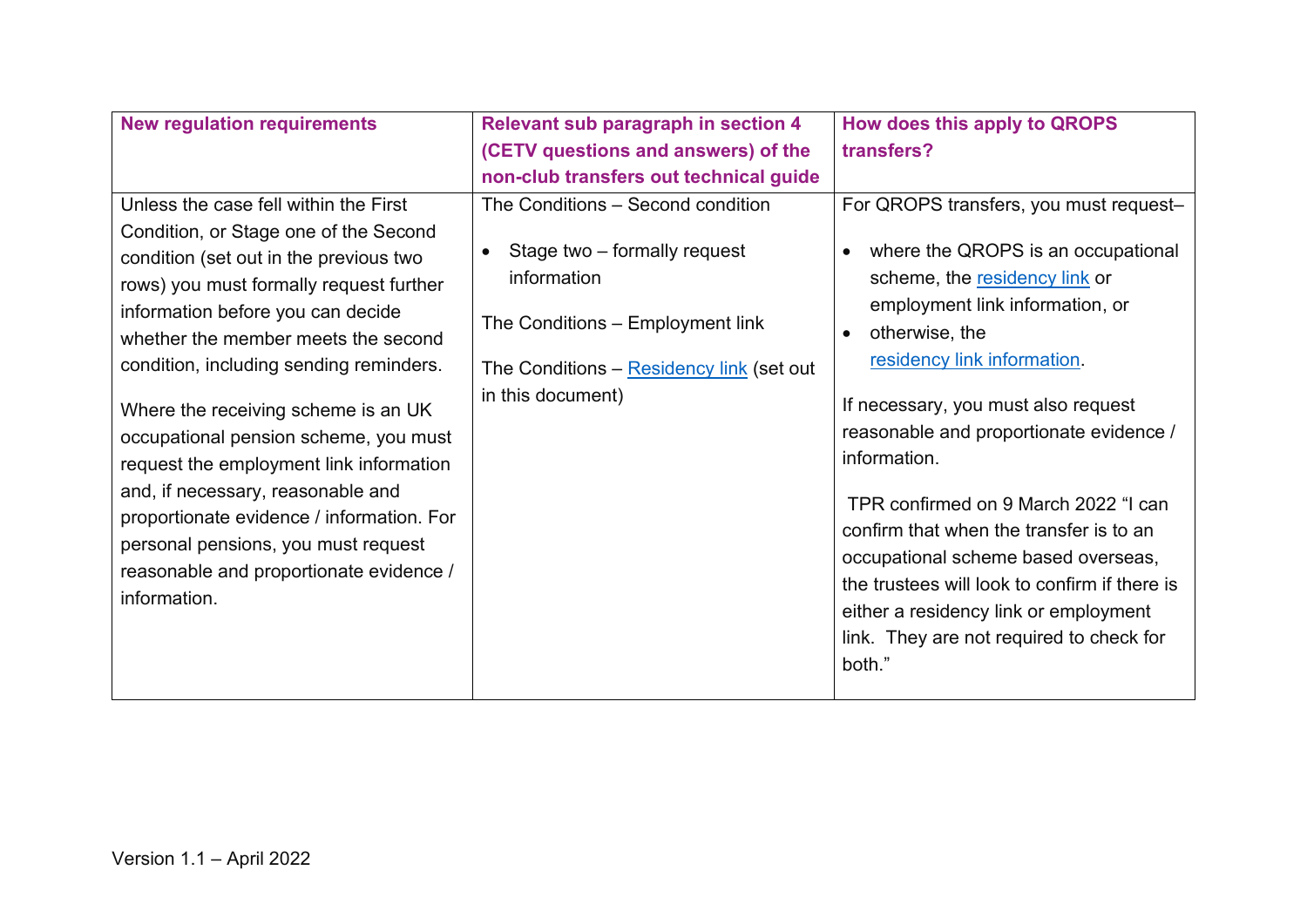| <b>New regulation requirements</b>                                                                                                                                                                                                                                                                                          | <b>Relevant sub paragraph in section 4</b>                                                                                                                                                                                                                                                                | How does this apply to QROPS                                                                                                                                                                                                                                                                                                                                                                                                                                                                                                                                                                                                                                                                |
|-----------------------------------------------------------------------------------------------------------------------------------------------------------------------------------------------------------------------------------------------------------------------------------------------------------------------------|-----------------------------------------------------------------------------------------------------------------------------------------------------------------------------------------------------------------------------------------------------------------------------------------------------------|---------------------------------------------------------------------------------------------------------------------------------------------------------------------------------------------------------------------------------------------------------------------------------------------------------------------------------------------------------------------------------------------------------------------------------------------------------------------------------------------------------------------------------------------------------------------------------------------------------------------------------------------------------------------------------------------|
|                                                                                                                                                                                                                                                                                                                             | (CETV questions and answers) of the                                                                                                                                                                                                                                                                       | transfers?                                                                                                                                                                                                                                                                                                                                                                                                                                                                                                                                                                                                                                                                                  |
|                                                                                                                                                                                                                                                                                                                             | non-club transfers out technical guide                                                                                                                                                                                                                                                                    |                                                                                                                                                                                                                                                                                                                                                                                                                                                                                                                                                                                                                                                                                             |
| When the member provides all the further<br>information you formally requested, or, if<br>the member does not do so, one month<br>has passed since sending a reminder,<br>you must decide whether the member<br>meets the second condition. This<br>involves assessing whether any red and /<br>or amber flags are present. | The Conditions - Second condition<br>Stage three – assess whether red<br>flags one and amber flags one, two or<br>three are present<br>Stage four – assess whether red flags<br>two to six and amber flags four to<br>eight are present.<br>The Conditions – Residency link (set out<br>in this document) | You assess whether red flags one and<br>amber flags one, two or three are present<br>in respect of the employment link<br>information, residency link information,<br>and reasonable and proportionate<br>evidence / information in the same way<br>as if the transfer was to a UK registered<br>pension scheme.<br>When assessing these flags against the<br>residency link information, when reading<br>the guide, substitute references with<br>"employment link information" with<br>"residency link information.<br>Unless you refused the transfer because<br>red flag one is present, you then assess<br>whether the other red and amber flags<br>are present in the same way as you |
|                                                                                                                                                                                                                                                                                                                             |                                                                                                                                                                                                                                                                                                           | would do for transfers to UK schemes.                                                                                                                                                                                                                                                                                                                                                                                                                                                                                                                                                                                                                                                       |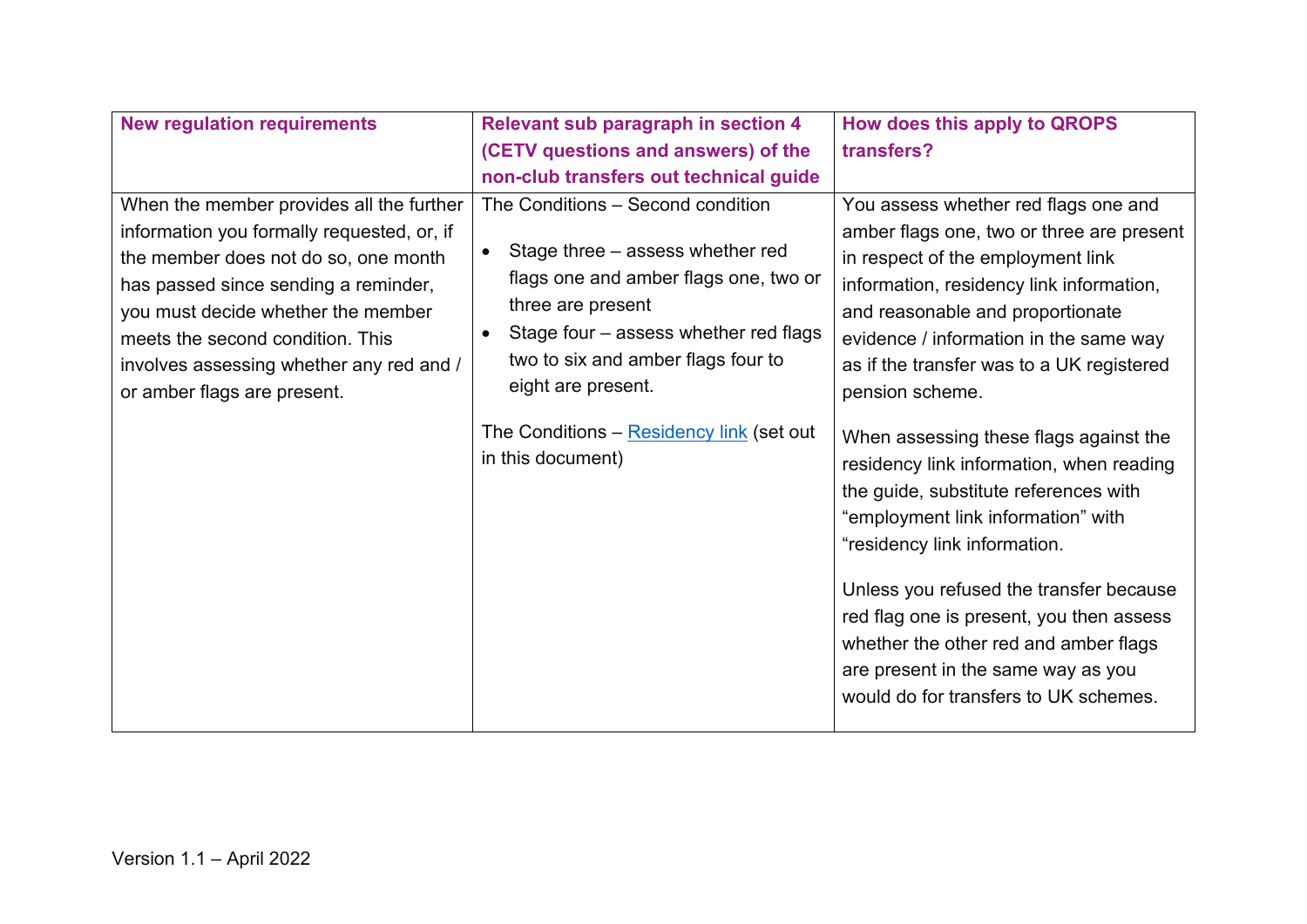| <b>New regulation requirements</b>       | <b>Relevant sub paragraph in section 4</b> | How does this apply to QROPS           |
|------------------------------------------|--------------------------------------------|----------------------------------------|
|                                          | (CETV questions and answers) of the        | transfers?                             |
|                                          | non-club transfers out technical guide     |                                        |
| Record all the information you requested | The Conditions – Second condition          | This applies to QROPS transfers in the |
| and received, together with details of   |                                            | same way as it applies to transfers to |
| your assessment, decision making and     | Stage five – record your decisions         | other UK registered pension schemes.   |
| communications                           |                                            |                                        |
|                                          |                                            |                                        |
| Where you decide that one or more        | The Conditions - MoneyHelper               | This applies to QROPS transfers in the |
| amber flags are present and no red flags |                                            | same way as it applies to transfers to |
| are present, you must direct the member  |                                            | other UK registered pension schemes.   |
| to obtain mandatory guidance from        |                                            |                                        |
| MoneyHelper                              |                                            |                                        |
|                                          |                                            |                                        |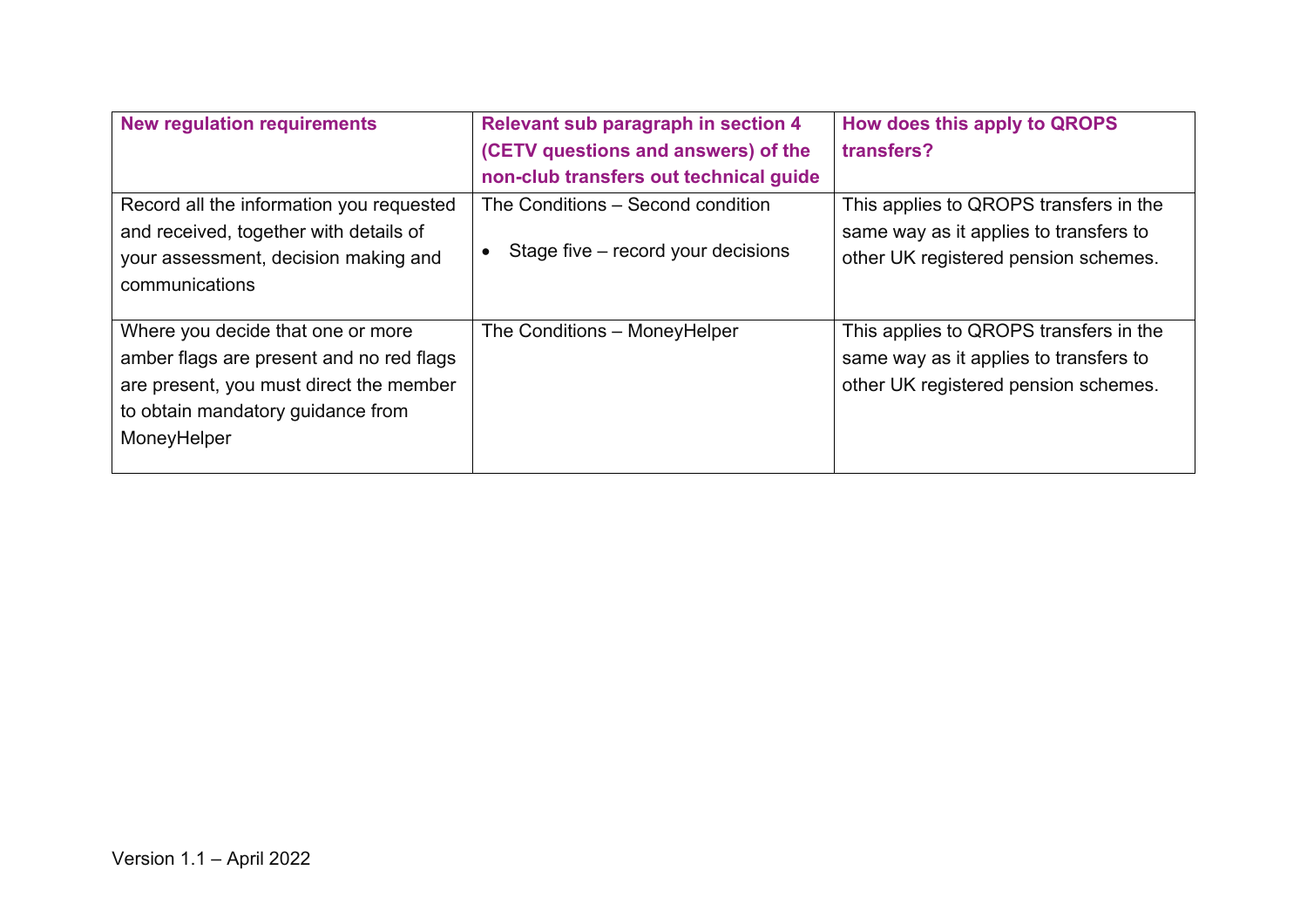| <b>New regulation requirements</b>                                                                                                                                                                                                                                                                                                                                                      | <b>Relevant sub paragraph in section 4</b> | How does this apply to QROPS           |
|-----------------------------------------------------------------------------------------------------------------------------------------------------------------------------------------------------------------------------------------------------------------------------------------------------------------------------------------------------------------------------------------|--------------------------------------------|----------------------------------------|
|                                                                                                                                                                                                                                                                                                                                                                                         | (CETV questions and answers) of the        | transfers?                             |
|                                                                                                                                                                                                                                                                                                                                                                                         | non-club transfers out technical guide     |                                        |
| If you are not satisfied that either the First                                                                                                                                                                                                                                                                                                                                          | Can the member lose the right to a         | This applies to QROPS transfers in the |
| or Second condition is met, you must                                                                                                                                                                                                                                                                                                                                                    | CETV?                                      | same way as it applies to transfers to |
| refuse the transfer. You must inform the<br>member in writing within seven working                                                                                                                                                                                                                                                                                                      | The Conditions – Refusing a transfer       | other UK registered pension schemes.   |
| days of your decision. The letter must set                                                                                                                                                                                                                                                                                                                                              |                                            |                                        |
| out:                                                                                                                                                                                                                                                                                                                                                                                    |                                            |                                        |
| the reasons for your decision,<br>the address from which further<br>information about it may be obtained,<br>and<br>information on the right to appeal.<br>We have created a template letter for this<br>purpose called 'Transfers out refusal to<br>transfer'. You can find this on the<br>Administrator guides and documents<br>pages of www.lgpsregs.org and<br>www.scotlgpsregs.org |                                            |                                        |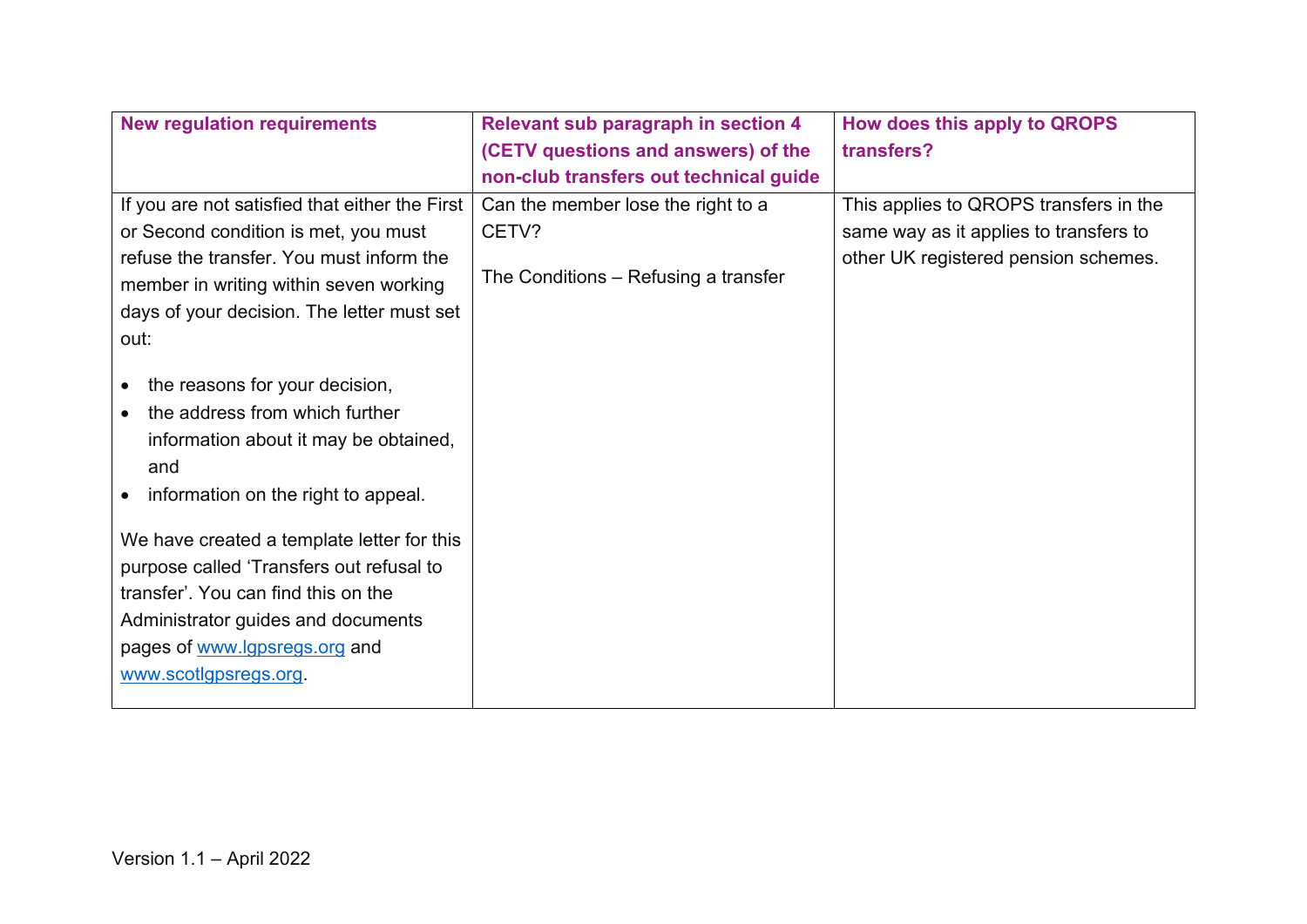| <b>New regulation requirements</b>                                                                                                                                                                                                                                                    | <b>Relevant sub paragraph in section 4</b> | How does this apply to QROPS           |
|---------------------------------------------------------------------------------------------------------------------------------------------------------------------------------------------------------------------------------------------------------------------------------------|--------------------------------------------|----------------------------------------|
|                                                                                                                                                                                                                                                                                       | (CETV questions and answers) of the        | transfers?                             |
|                                                                                                                                                                                                                                                                                       | non-club transfers out technical guide     |                                        |
| If you are satisfied that either the First or                                                                                                                                                                                                                                         | CETV confirmation of payment               | This applies to QROPS transfers in the |
| Second condition is met and you pay the                                                                                                                                                                                                                                               |                                            | same way as it applies to transfers to |
| transfer, you must write to the member                                                                                                                                                                                                                                                |                                            | other UK registered pension schemes.   |
| confirming that:                                                                                                                                                                                                                                                                      |                                            |                                        |
| you have made the payment,<br>the amount of the payment,<br>you are satisfied that either the First<br>$\bullet$<br>or Second condition is met, and<br>the member's right to appeal your<br>decision to pay the transfer under<br>IDRP (including your decision as to its<br>amount). |                                            |                                        |
| We have created a template letter for this<br>purpose called 'Transfers out                                                                                                                                                                                                           |                                            |                                        |
| confirmation of payment'. You can find                                                                                                                                                                                                                                                |                                            |                                        |
| this on the Administrator guides and                                                                                                                                                                                                                                                  |                                            |                                        |
| documents pages of www.lgpsregs.org                                                                                                                                                                                                                                                   |                                            |                                        |
| and www.scotlgpsregs.org.                                                                                                                                                                                                                                                             |                                            |                                        |
|                                                                                                                                                                                                                                                                                       |                                            |                                        |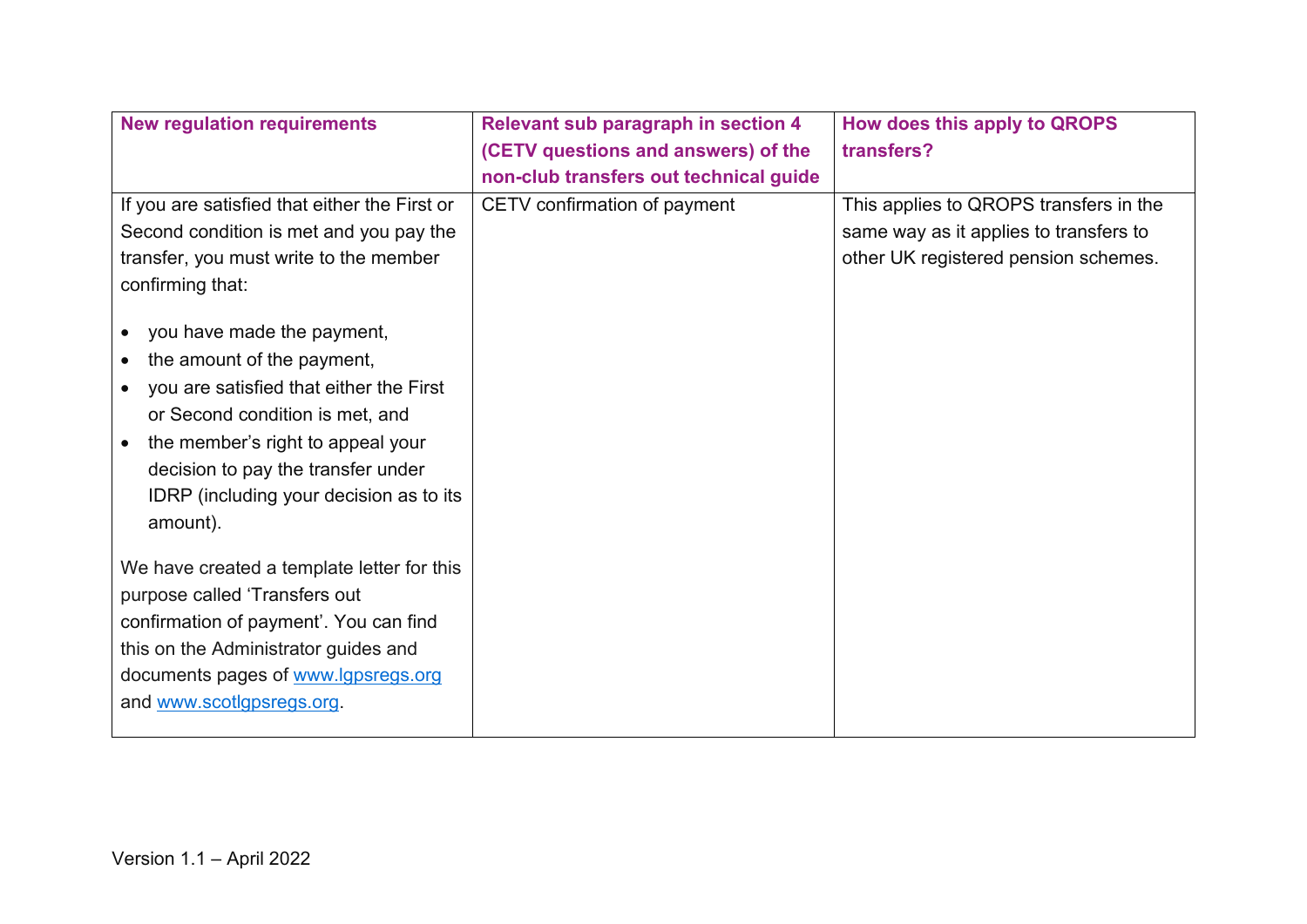## <span id="page-8-0"></span>**Evidence to demonstrate the Residency link**

You must request the following information from the member to demonstrate the residency link:

- a copy of the member's formal residency documentation in the country or territory in which the QROPS is established.
	- − you can decide to request a certified copy of the documentation. A certified copy means certified as a true copy of the original documentation by a solicitor or notary, or an equivalent office holder. This should be paid for by the member. When deciding whether to request a certified copy, [TPR guidance](https://www.thepensionsregulator.gov.uk/en/pension-scams/dealing-with-transfer-requests#3f7f1149a3714d068362024b4ff84497) says that "you should consider whether this is proportionate to the level of risk you have identified and whether you need it to reach a decision."
- at least two other items of evidence in writing confirming that the member is resident in the country or territory in which the QROPS is established.
	- − where an item is not in English, you may request a certified translation. A certified translation means certified as a translation of the original document by a professional translator. This should be paid for by the member. When deciding whether to request a certified translation, [TPR guidance](https://www.thepensionsregulator.gov.uk/en/pension-scams/dealing-with-transfer-requests#3f7f1149a3714d068362024b4ff84497) says that "you should consider whether this is proportionate to the level of risk you have identified and whether you need it to reach a decision."
	- − [TPR guidance](https://www.thepensionsregulator.gov.uk/en/pension-scams/dealing-with-transfer-requests#3f7f1149a3714d068362024b4ff84497) provides examples of the evidence the member could provide and a link to information on the evidence Her Majesty's Revenue & Customs uses to review someone's residency for tax purposes.

You must require that the information is provided to you directly by the member (whether or not they have a representative acting on their behalf in respect of the transfer – such as a financial adviser). The only exceptions to this are in the following circumstances:

- the member has a deputy appointed by the Court of Protection under Part 1 of the Mental Capacity Act 2005 (persons who lack capacity)
- the member has a receiver appointed under Part VII of the Mental Health Act 1983 (management of property and affairs of patients) who is treated as a deputy by virtue of the Mental Capacity Act 2005 with power to make the request for a transfer on the member's behalf
- there is an attorney with a general power, or a power to make the request for a transfer, appointed by the member under the Powers of Attorney Act 1971, the